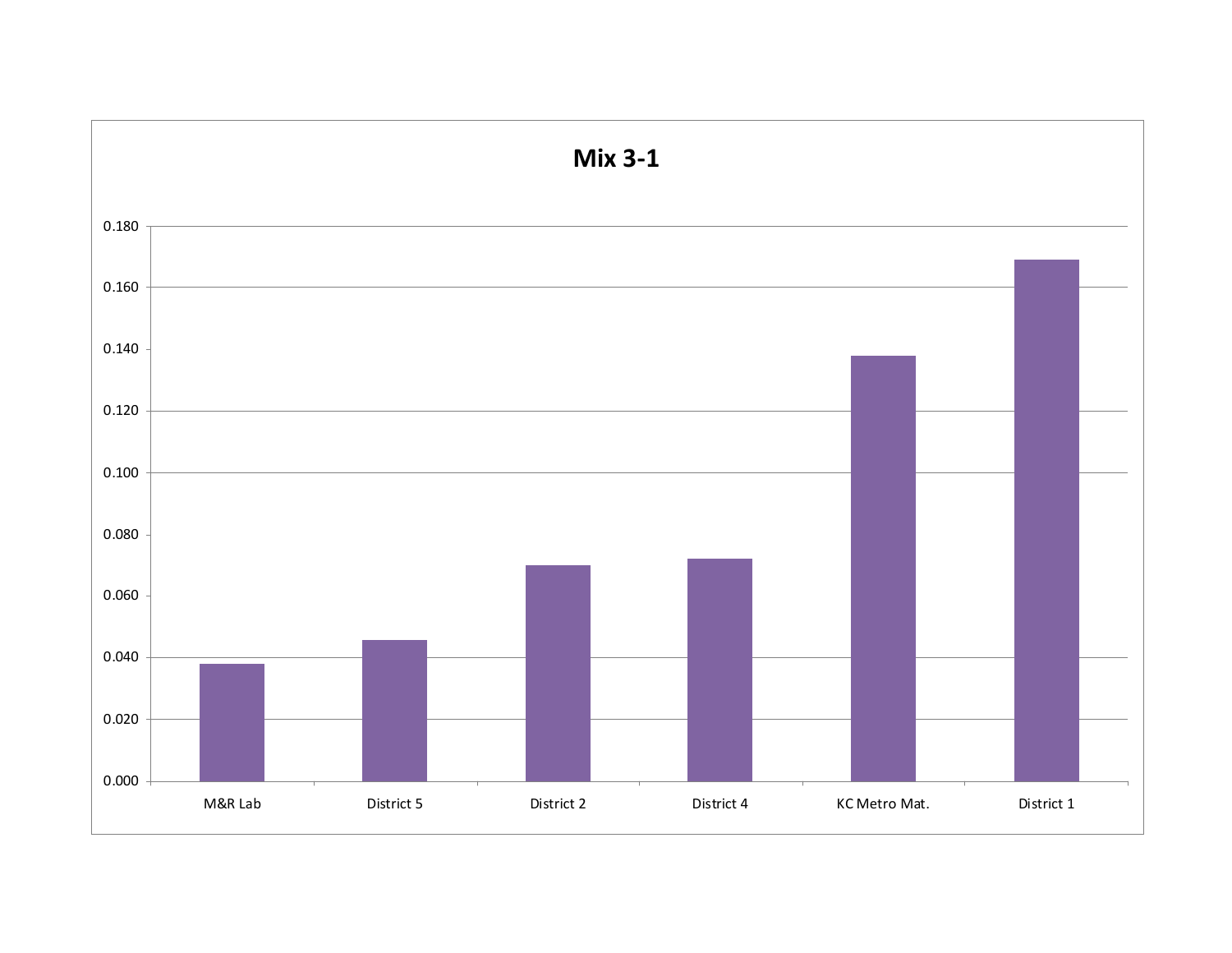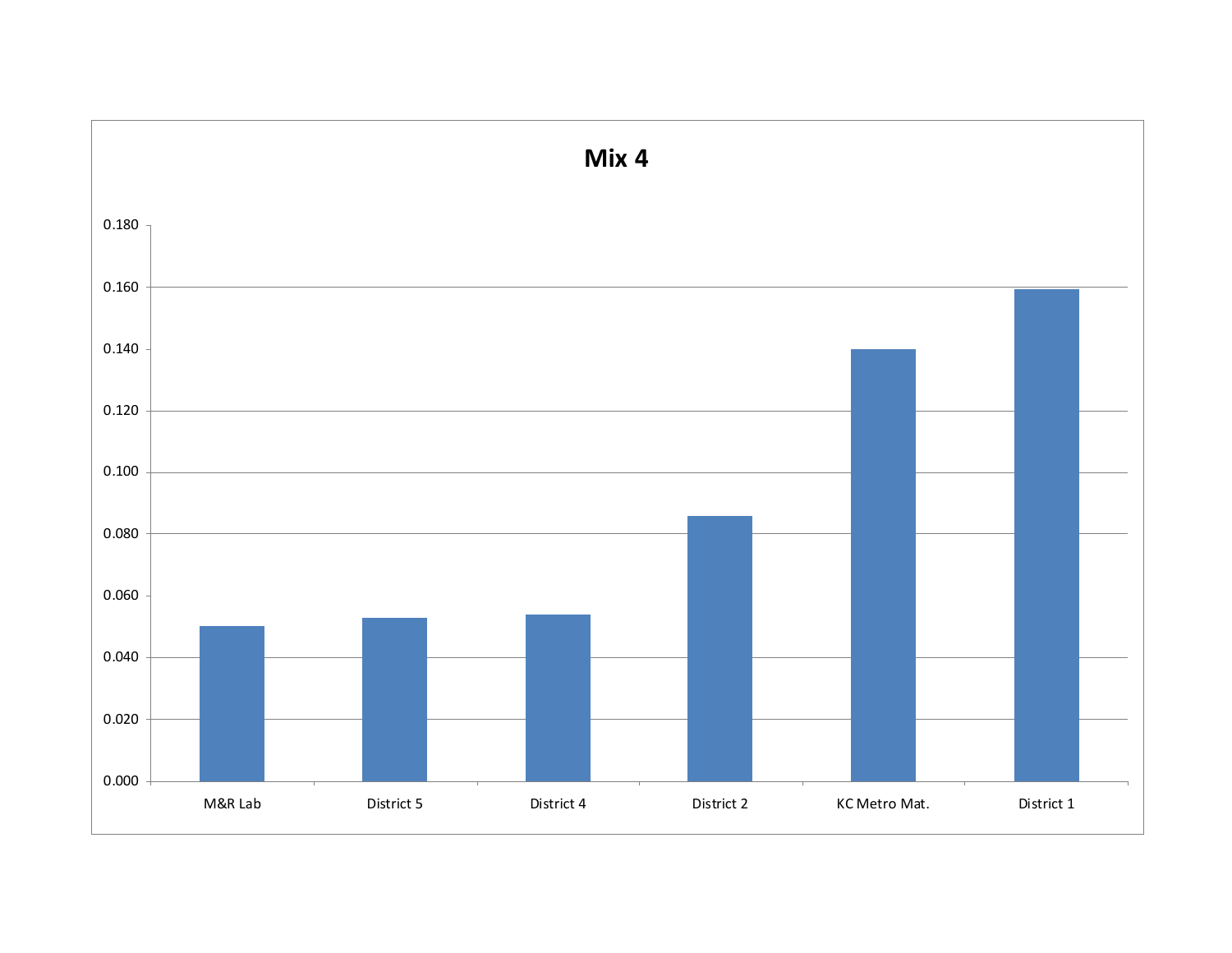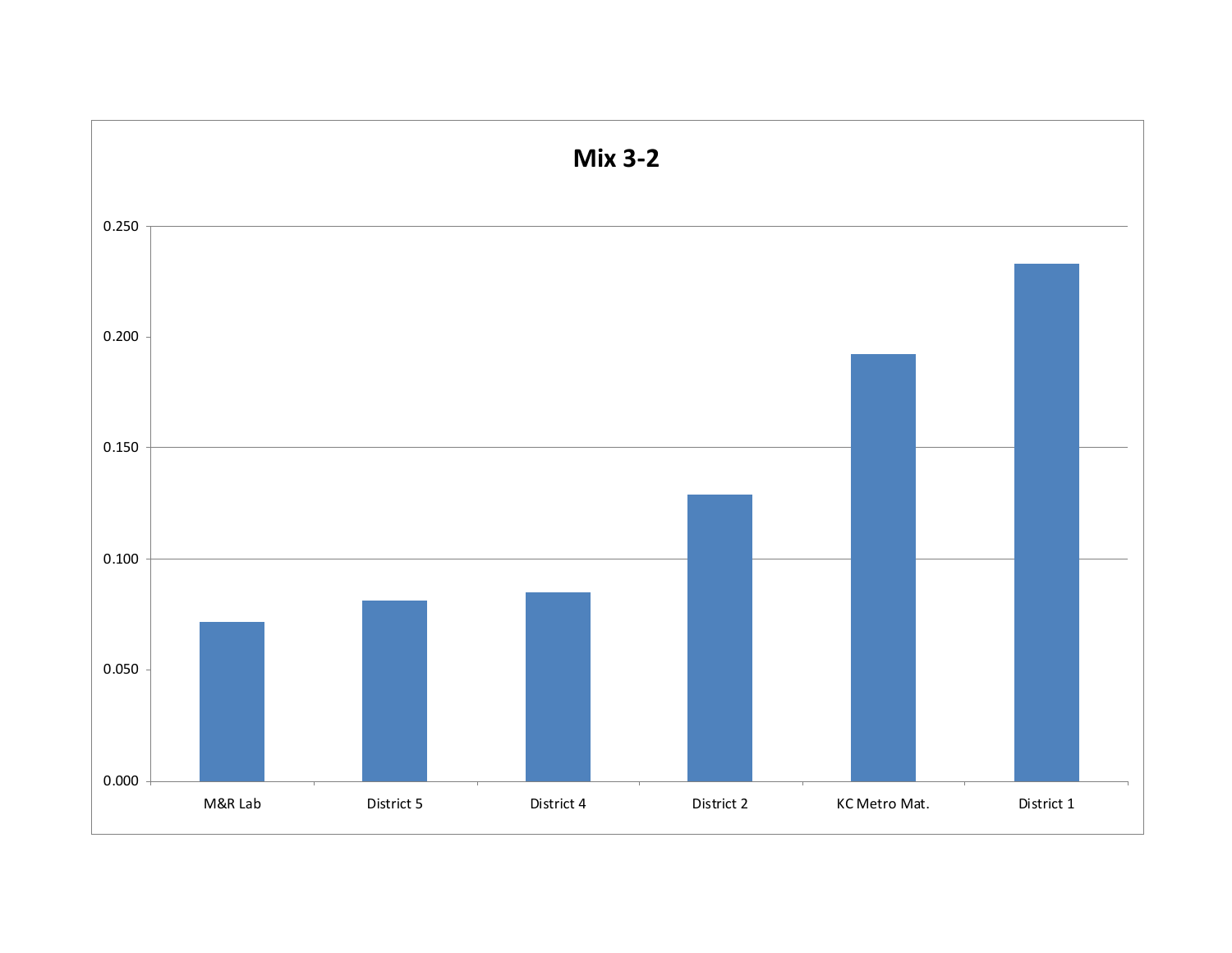22.65 22.7 22.75 22.8 22.85 22.9 22.95 K.C. MetroDistrict 5 District 2 M&R Lab District 1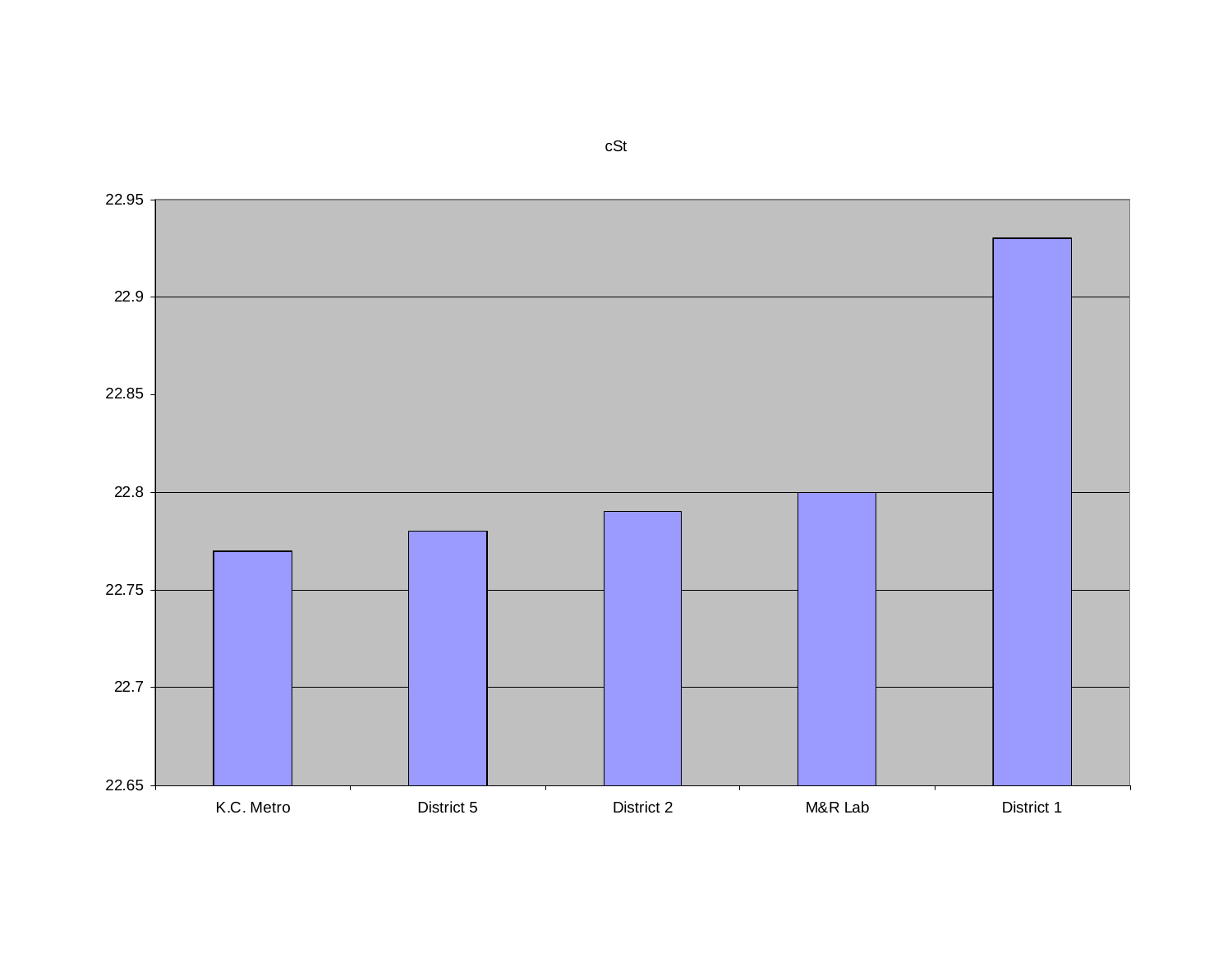## **Coarseness Chart**

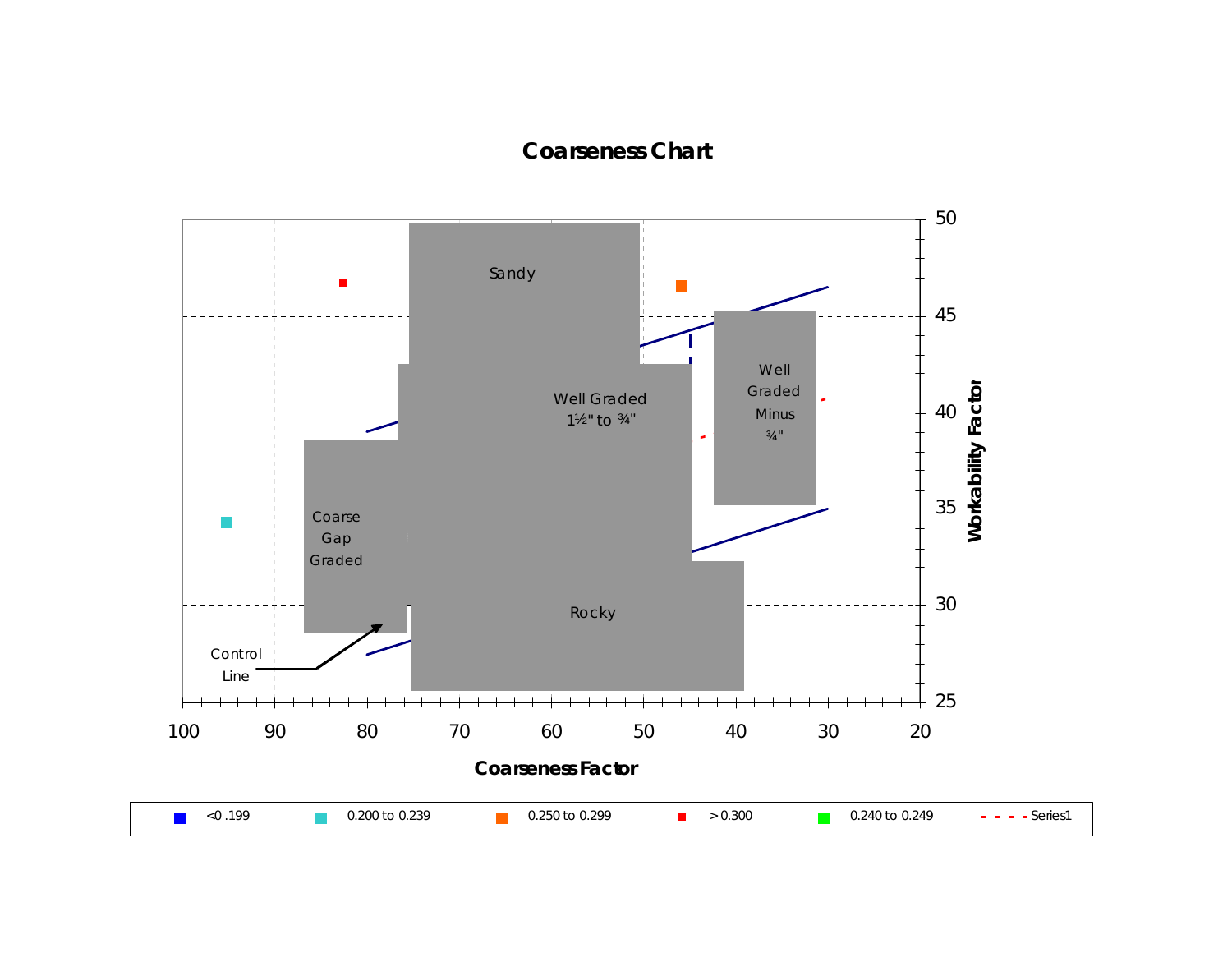**Combined Percent Retained "8-18" & "6-22"**